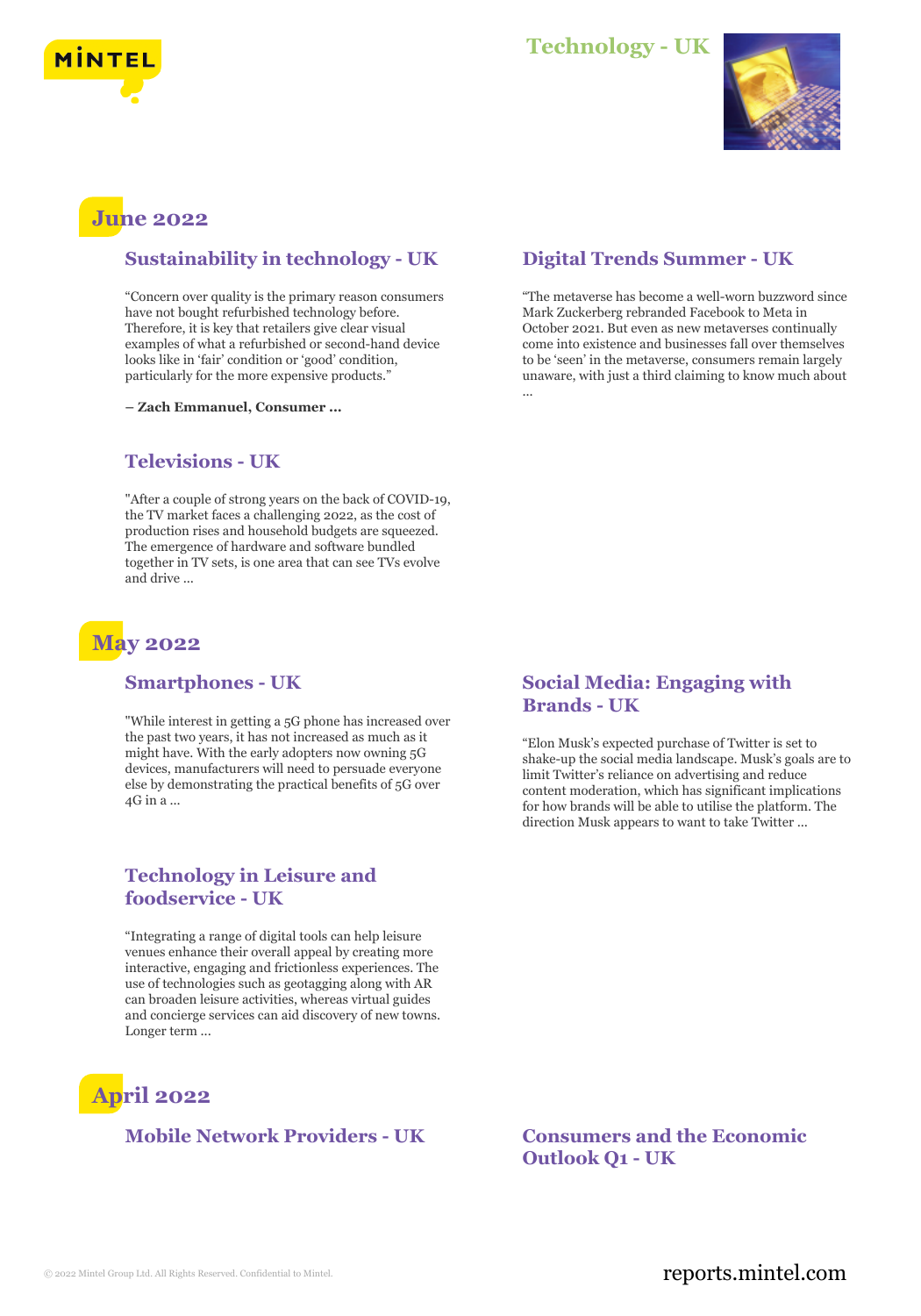

## **Technology - UK**



"There is a significant section of consumers that consider the environmental initiatives run by mobile network providers when deciding which operator to pick. Providers should create advertising campaigns specifically based around these projects, instead of the customers having to proactively find that information."

# **March 2022**

## **Digital Trends Spring - UK**

"Rising inflation is putting increasing pressures on household finances leading some to put off upgrades and focus on reducing cost. However, for young, techfocussed consumers, the importance of technology makes it almost an essential and they will seek to prioritise spending in this category even if it means cutting back ...

## **Computers - UK**

"COVID-19 has changed where people carry out their work and a some are likely to have moved further away from the office due to family or financial reasons. Therefore, tablets can be marketed as the ideal product for the longer commutes, with consumers prioritising these devices for media consumption, with ...

## **February 2022**

## **Broadband and Bundled Communication Services - UK**

"COVID-19 has prompted some consumers to upgrade their broadband to faster speeds to cope with the increased demands of working, schooling and spending more leisure time at home. However, there is significant headroom for growth of full fibre and gigabit take up. Providers need to promote the potential benefits to ...

# **Upcoming Reports**

**Social Media: News - UK - 2022 Digital Trends Autumn - UK -**

"Even before the conflict in Ukraine, inflation had become the biggest concern for consumers, brands and the British economy for 2022. Households are set to endure the biggest squeeze on real incomes in decades, and the conflict in Ukraine will only add to existing inflationary pressures. This is seen in ...

## **Digital Lives of Consumers - UK**

"The pandemic has accelerated adoption of technologies and increased the use of online services among the less engaged and older demographics. The online space provides opportunities for consumers to find their identity and form communities, which will increase as brands focus on building a presence in metaverses. However, ensuring that ...

**Digital Trends Winter - UK - 2022 Video Games and Consoles - UK - 2022**

**Esports - UK - 2022 Mobile Gaming - UK - 2022**

**2022**